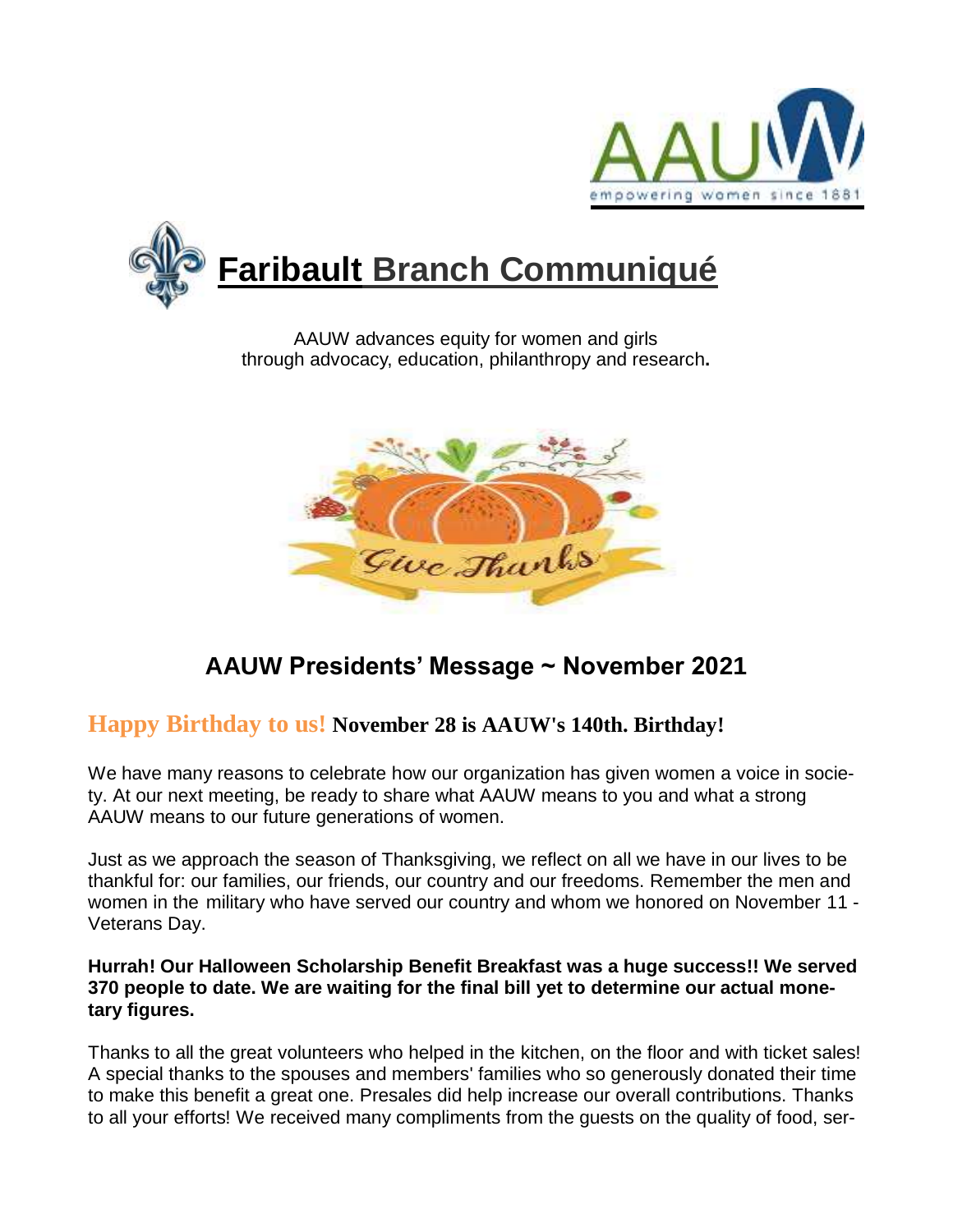vice and decorations. Being visible to the community as a working organization does help our AAUW mission to educate others and encourage equity for women. The Halloween outfits were very fun this year. Isabell was selected as having the cutest, creative costume:)





#### **Our November Program will feature Becky Ford explaining the AmeriCorps Project that she is currently conducting at this time.**

She contacted us and asked to speak to our group: Gloria Olson, our AAUW member, felt comfortable presenting her program, "Art or Science Museum '' , at a later meeting. Thank you, Gloria, for being so gracious:)

**Remember our "Silent Auction for Scholarships" will also be held at our November Meeting! It's always a fun way to find special items. White Elephant - Useful Items - Baked Goods are all super ideas:)**

**"Make It-Bake It - Forsake It- Bid It Up = Take It Sale "**

#### **Other interesting news:**

Our dear member May Bottke's son, Bill, a Faribault Graduate, is a planetary scientist and was a contributor in the USA Space Program in the recent "Lucy Launch"! Mary Osbourne, May's daughter & our AAUW member, was fortunate to be present in Florida for that historical unmanned launch. "Lucy" will proceed to the frozen asteroids of Jupiter. Congratulations to Bill's dedication to the scientific exploration research programs!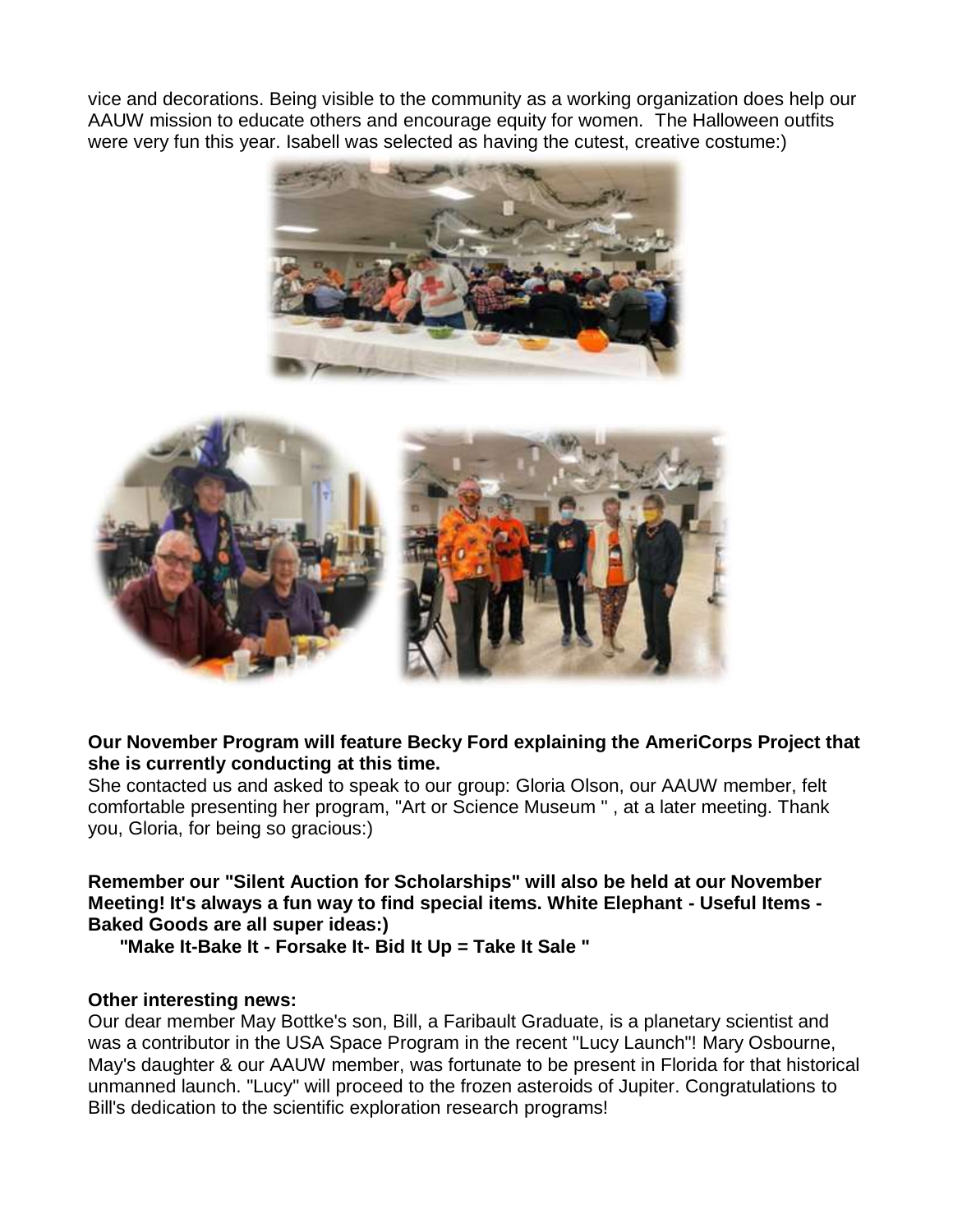### **Looking Ahead:**

Book Sale News: The Buckham Library can now contribute books to us , as we are a nonprofit organization. It was approved by the Faribault City Council.

The Tri-Branch Luncheon will be held *April 23, 2022* in Owatonna

State Convention: St. Cloud will hold our AAUW State Convention this Year- *Friday April,29, 2022- Saturday, April 30, 2022.* Information will be given each month in our newsletter.

Submitted by Co-Presidents Kathy Larson & Pat Rice \* \* \* \* \* \* \* \* \*

*This letter to the editor , in the November 6 edition of the Faribault Daily News, is from Kathy and Karen expressing thanks for a successful Halloween breakfast.*

To the editor: The American Association of University Women – AAUW had a Halloween breakfast on Sunday, Oct. 31. We have so much to be thankful for: We would like to thank the community for coming. We were thrilled to see such a marvelous turnout! The Sons of the American Legion did a super job of cooking the omelets and their help was greatly appreciated. We thank the Legion for the use of their building to make it possible. Hy-Vee made over 30 dozen jumbo muffins, and we have received numerous compliments on how fresh and tasty they were, especially the pumpkin ones. We appreciated the generous discount they gave us so the Thrivent impact card could be stretched as far as possible. We would like to thank the more than 30 members who had a part in the breakfast, whether they donated napkins, placemats, and candy, and/or pitched in to help make this breakfast one for the record books as well as fun for all. We plan to offer more local scholarship opportunities for female students with the success of this fundraiser. Tentatively, we hope to have our annual Book Sale back in May, 2022.

With heartfelt appreciation, Kathy Larson and Karen Rasmussen AAUW Halloween Breakfast co-chairs \* \* \* \* \* \* \* \*

### **November Program**

A program on AmeriCorps and its value to Rice County will be Faribault AAUW's November program, presented by Becky Ford, director of Faribault Youth Investment.

AmeriCorps is a network of local, state and national service programs the connect over 70,000 Americans each year to service programs in education, public safety, health and homeland security.

Those who serve receive a stipend for monthly living expenses and earn money to help towards college tuition or to pay student loan debt.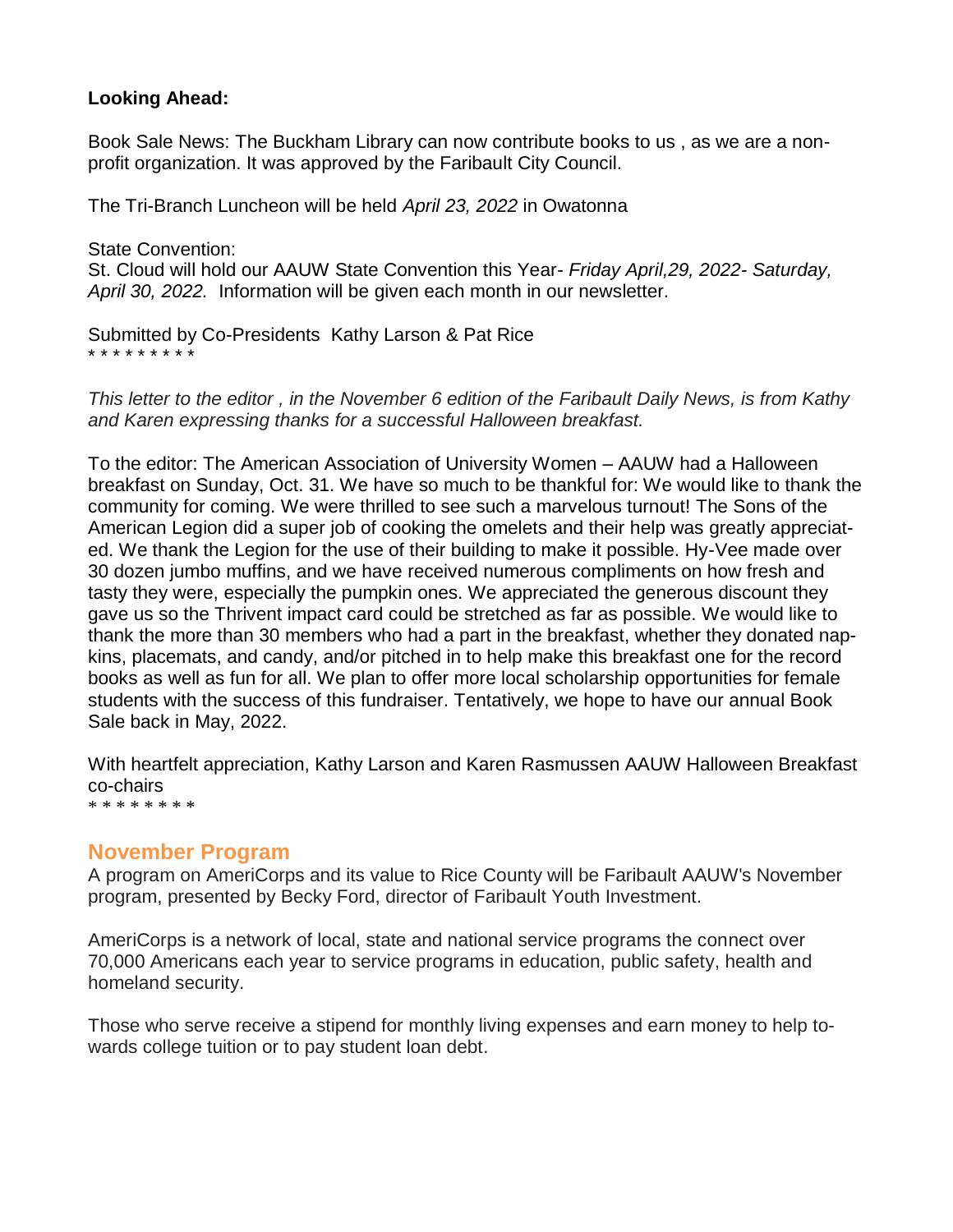

### **November Meeting**

*Monday, November 22 Carlander Program Room Rice County Historical society*

**6:15 Business Meeting**

**7:00 Program**

**"AmeriCorps"**

**Speaker: Becky Ford**

**Silent Auction for Local** 

**Scholarships**

AmeriCorps has a program for senior citizen volunteers who work alongside the younger AmeriCorps volunteers.

We are excited to have Ford talk to us about this valuable federal program. The program will be at 7 p.m. Monday, Nov. 22 in the Carlander Program Room at the Rice County Historical Society, 1814 Second Ave. NW.

Ford was the Faribault Daily News' 2021 Citizen of the Year. She helped get the new Faribault Community Action Center Food Shelf off the ground when the Faribault Food Shelf closed its doors.

From Pauline Schreiber, program committee member \* \* \* \* \* \* \* \*



We will have our silent auction at the

*November 22* meeting, to raise money for scholarships. Please bring any item that you think someone would be interested in bidding on to the meeting. I'm planning to bring some of my pickled beets and maybe some children's books. It's always fun to see what you creative people come up with.

Mary Niermann-program committee member \* \* \* \* \* \* \* \*

### **Membership**

We welcome back **Pat Kangas** to our Faribault AAUW Branch. We are happy to have you participate in our events and share our friendship together!!

Pat Kangas 2120 Bard Ct. Faribault, MN 55021 Phone: 332-8649 email : [kpkangas43@gmail.com](mailto:kpkangas43@gmail.com)

Kathy Larson - Membership Vice President (332-2525

\* \* \* \* \* \* \* \*

# **Treasurer's Report**

The Halloween breakfast deposit was \$4,962.25. Expenses have not been finalized so that is before costs. Our October "basket" income was \$78.00 and it really was a basket. Hope to have more information at our November meeting about profit from the breakfast

JoEllen Schulz, Treasurer \* \* \* \* \* \* \* \* \* \*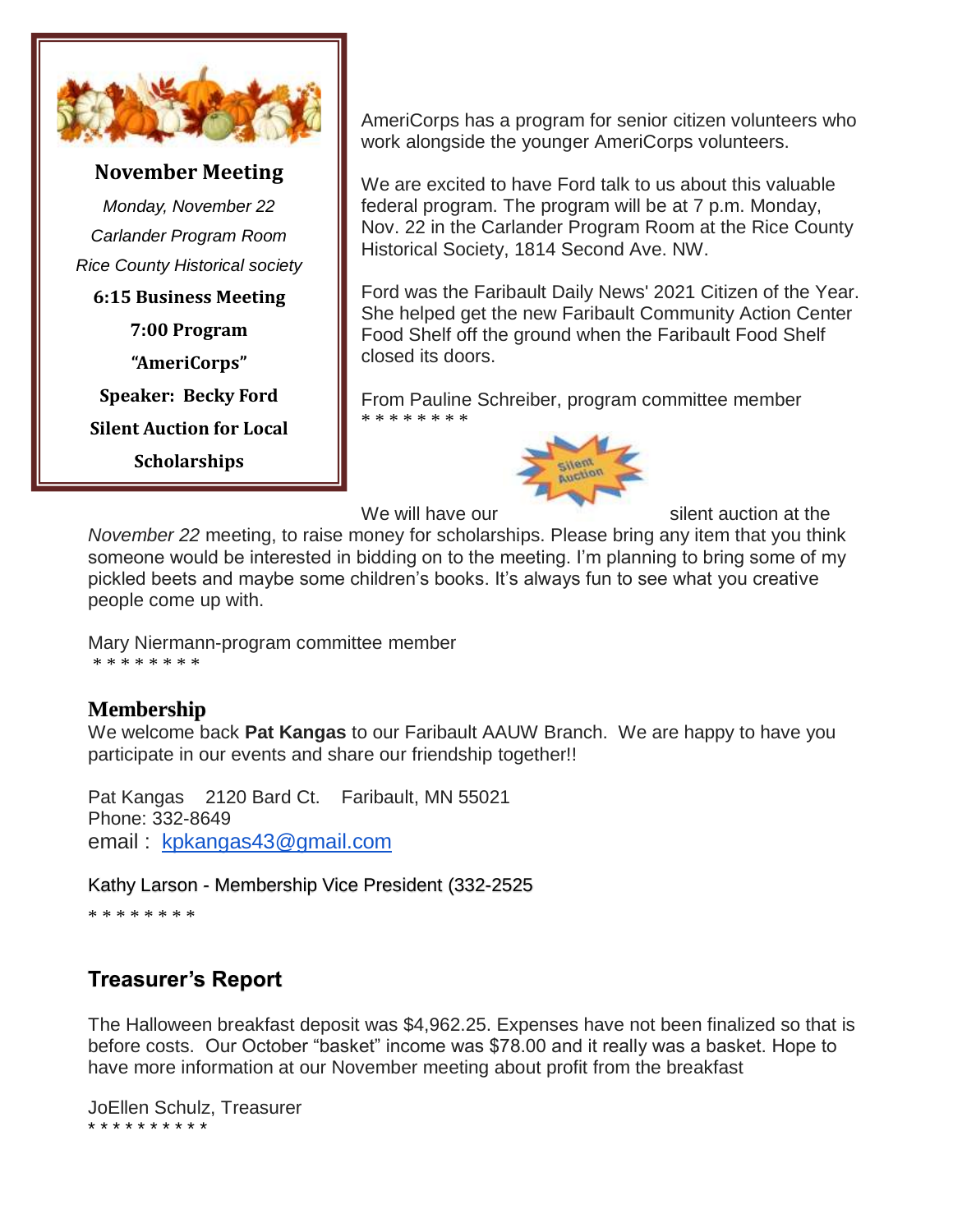

### **Book Club NEWS**

Our October book was *All Hell Broke Loose* by William Hull. The book was a compilation of stories from the 1940 Armistice Day blizzard in Minnesota. Although we agreed the repetition was tedious, we shared some thoughts on what caught our attention such as the number of hunters that died due in part to being unprepared and no warnings.

November's book is *The Art of Racing in the Rain* by Garth Stein. Note: The movie does a great job of telling the story.

We will meet the third Thursday, November 18 at 2pm....

Barb Dubbels \* \* \* \* \* \* \* \*



Let's meet for coffee and treats at 10:30, Crack of Dawn, on Saturday, November 20th (3rd Saturday of the month). Hope to see you!

On Wednesday, November 3<sup>rd</sup>, we held our first birthday celebration since Covid. Several "birthday" gals and well-wishers met at 5:30 at Bashers. We celebrated October birthdays for Anne Wieber=1,Isabell O'Connor=4, Sayaka Yamazaki=25 and Pat Rice=29, November birthdays for Ruth Ann Marsh=13, Carol Quail=24 and May Bottke=28 and December birthdays for Karen Kittlesen-5, Mary Niermann=8, Judy Graham=23 and Karen Rasmussen=27.

Sue Olson \* \* \* \* \* \* \* \* \* \*

### **Yearbook Addition**

Pat Kangas 2120 Bard Ct. Faribault, MN 55021 Phone: 332-8649 email : [kpkangas43@gmail.com](mailto:kpkangas43@gmail.com) \* \* \* \* \* \* \* \* \* \*

### **State Convention News**

*\*The St Cloud branch is already hard at work on the State Convention, and we will feature information about it in upcoming newsletters.*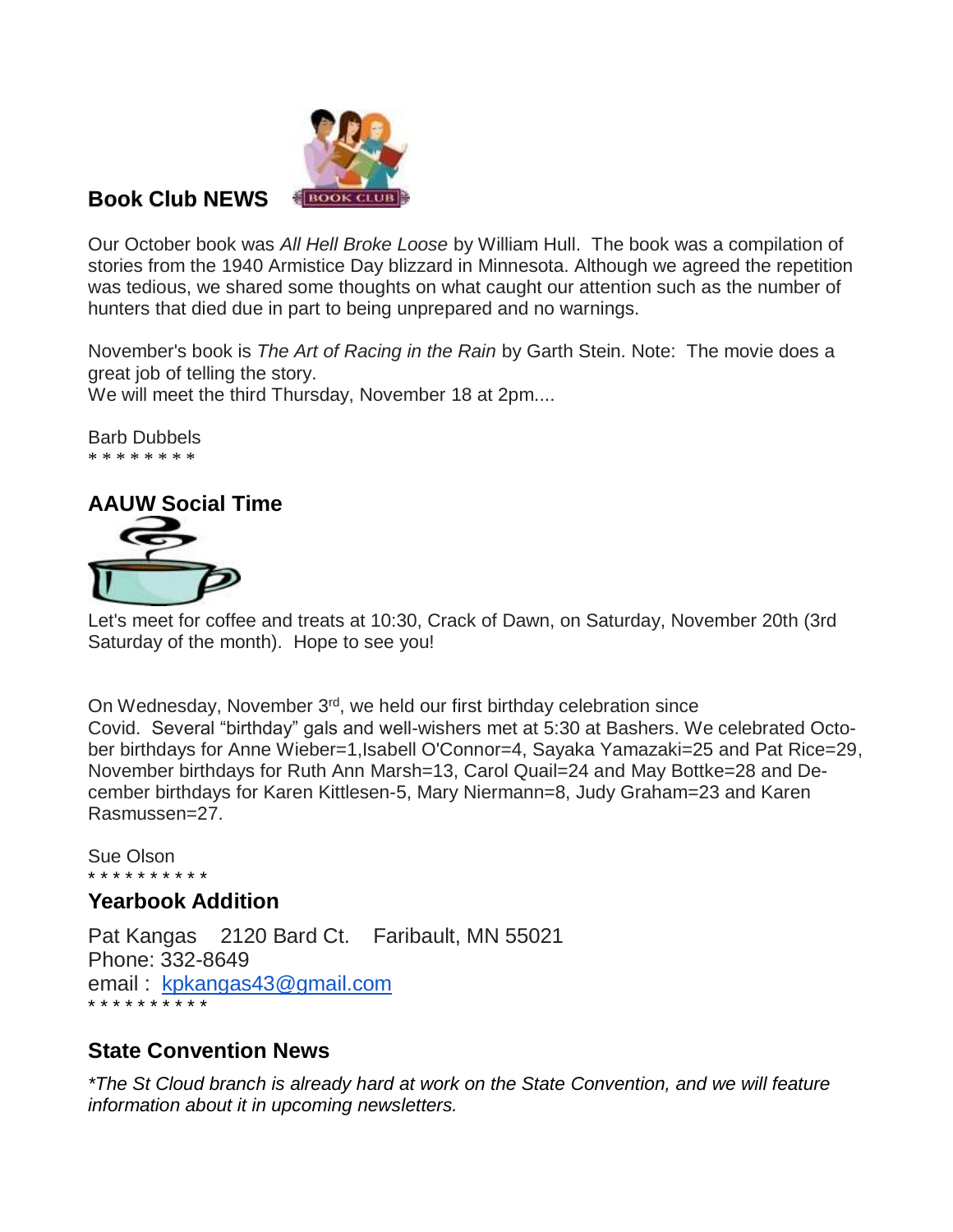## An Invitation to the AAUW Minnesota State Convention

The convention will be held in St. Cloud, April 29-30, 2022. We hope the Central Minnesota location will make it convenient for many to attend this two-day event. Our members are pouring their hearts into this convention to make it fun, interesting, innovative, and memorable! Opening ceremonies on Friday will feature dramatic readings depicting each decade from 1922-2022, to commemorate the centennial of the Saint Cloud Area Branch.

The overall theme is unity and the tagline, is WE ARE ONE! Many AAUW Minnesota branches also have a long history. What better time to unite harmoniously, share ideas, and come together? Each branch will be asked to write a paragraph describing the most outstanding program offered in the last two years and the most successful fundraiser to benefit the community or AAUW's Greatest Needs Fund. It will be included in the convention program. If you want to include a newsworthy branch history fact or anecdote that would be great. Please email your responses to: Linda MacLeod (lmariemac1949@gmail.com) by March 15, 2022.

Finally, after a year or more of isolation, the convention offers a perfect opportunity to celebrate AAUW and all of our Minnesota members! Please save the dates and plan a short road trip to Central Minnesota. We will welcome you with open arms! \* \* \* \* \* \* \* \* \* \*

# **Secretary's Report**

### **Faribault AAUW Oct. 25, 2021 Meeting**

Co-president Kathy Larson called the October meeting of the Faribault Branch of AAUW to order at 6:15 p.m. at the RCHS Museum.

### **Reports and announcements:**

- Treasurer JoEllen Schulz reported that our current balance is \$4,865.41.
- $\bullet$  Sue Olson reported that the first Social Saturday meeting was held on Oct. 23<sup> $\textdegree$ </sup> at the Crack of Dawn. She passed around a birthday sign-up sheet for members to check and add or correct information. Our birthday celebration dinners will resume on Wed. , Nov.  $3^{\omega}$  at Basher's at 5:30 p.m.
- Pat Rice and Judy Graham will repeat their Iceland presentation at 2:00 p.m. on Thurs. Oct. 28<sup>th</sup> at First English Lutheran Church in Faribault. Members who missed the program last month are invited to attend.
- Mary Osborne (and her mother, May Bottke) reported on the successful launch of the NASA spacecraft, Lucy, on Oct.  $16<sub>th</sub>$ . Mary and other family members attended the event to celebrate with her brother, Bill Bottke, planetary scientist, who worked on the mission to explore the Jupiter asteroids.